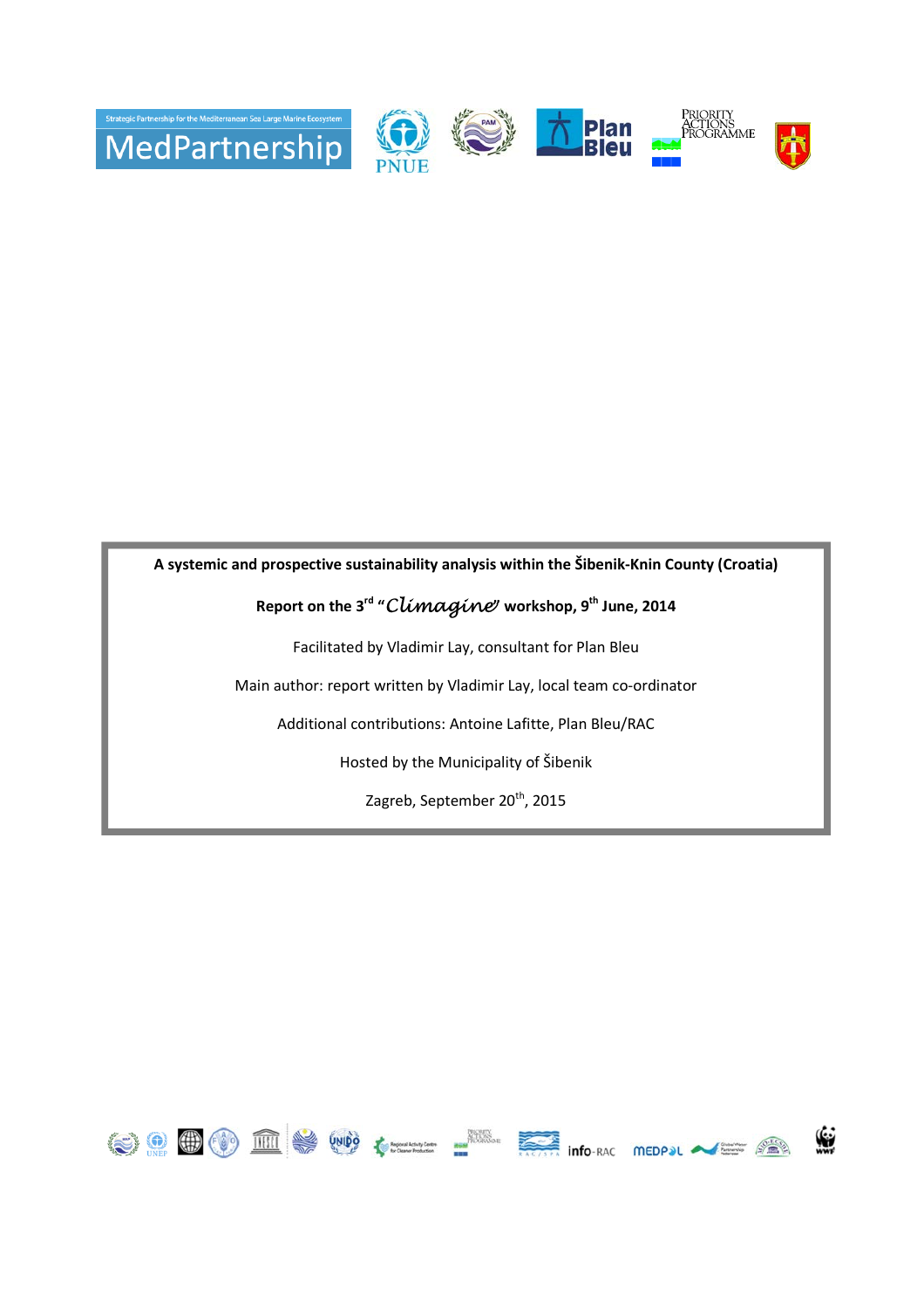# **Table of contents**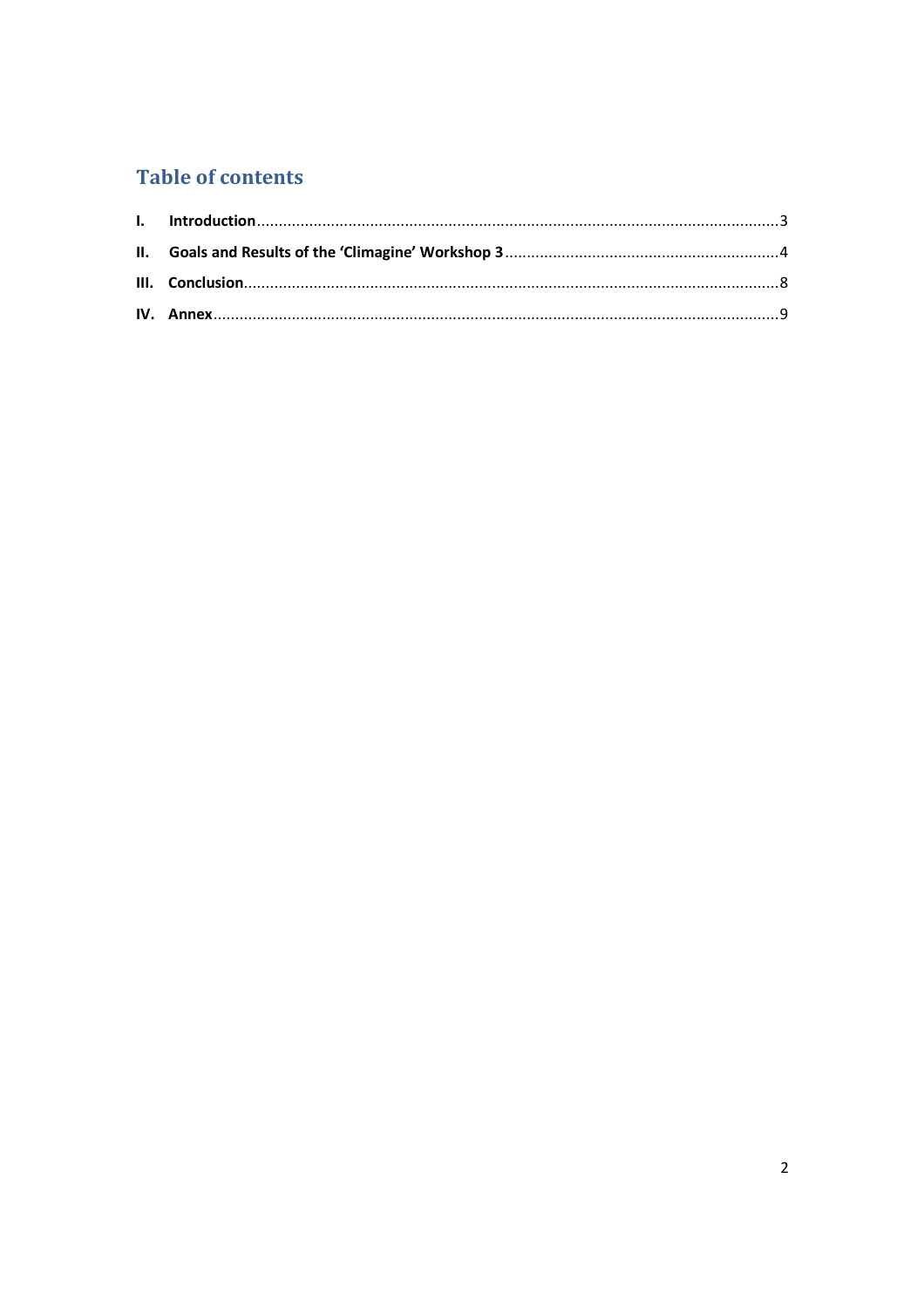# **I. Introduction**

Initially, three workshops were planned in the Šibenik-Knin county under the scope of the "Climagine" implementation activity. The third workshop should have been the final one. After the second workshop the working team proposed to organize the fourth workshop. The third workshop was held on June  $9<sup>th</sup>$ , 2014.

The Climagine 2 workshop was held on November  $8<sup>th</sup>$ , 2013, after the initial one held in spring of 2013. The main goals of the  $Climaqine$ 2 workshop were to (i) select a final core set of indicators related to issues, (ii) define their band of equilibrium, (iii) use of a matrix to rank issues and indicators, (iv) check data available to populate indicators.

A series of preconditions needed for the realization of these ambitious goals, by end of 2013, were lacking. However, they have set a clear direction for the work to be done. Eventually, the goals were achieved at the Climagine 4 workshop (see in Climagine 4 report) through an analytical effort which followed the workshop. Finally, the entire process led to the definition of the final set indicators and parameters based on available statistical data in Croatia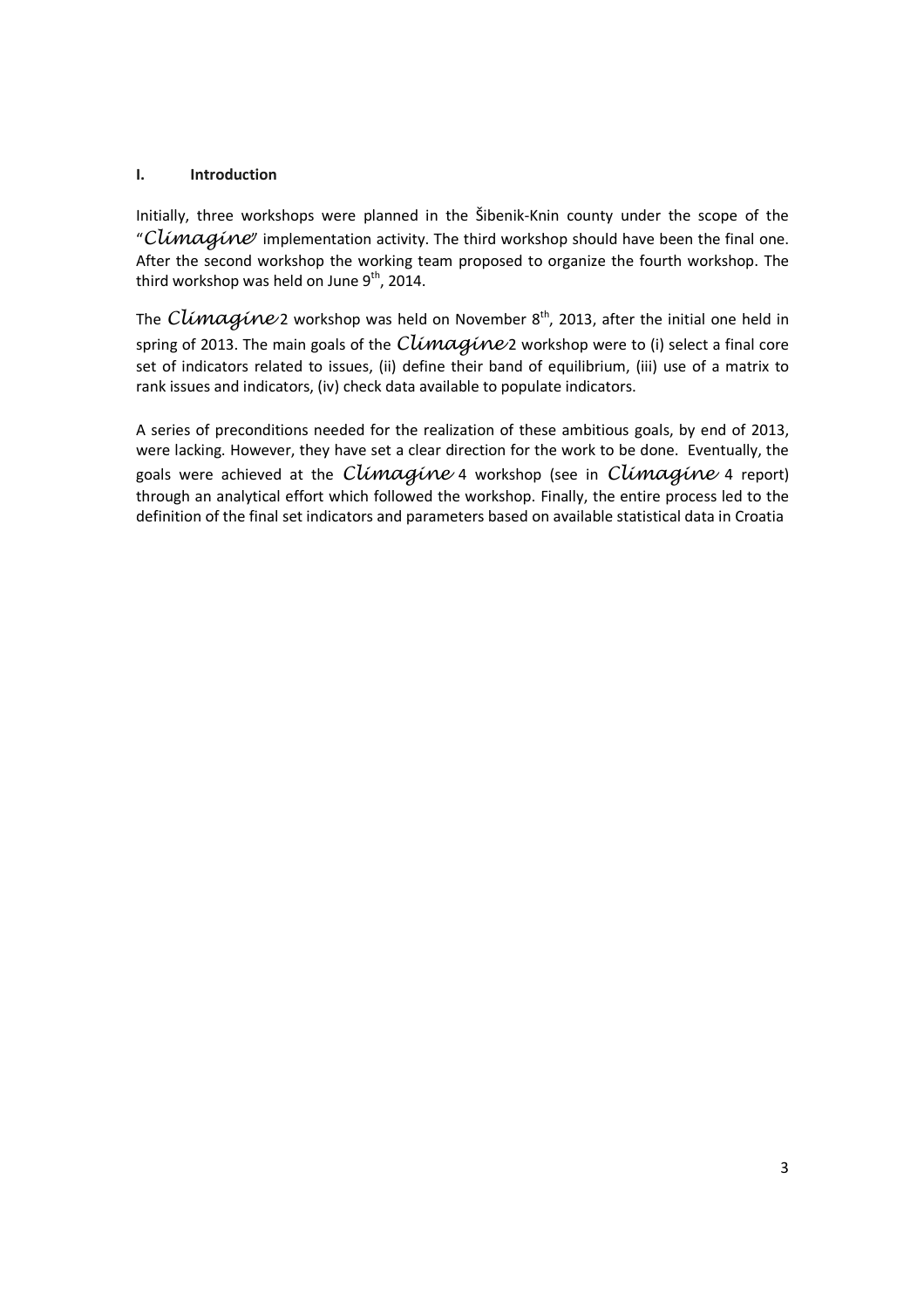# **II. Goals and Results of the '**Climagine' **Workshop 3**

The basic goals of the "Climagine3" were:

- **A. To provide the participants with experts knowledge on the issues of integrated coastal zone plan development and major climate change impact projections for the ŠKC coastal zone.**
- **B. To finalize and conclude the proposal of dimensions, and, consequently, the indicators to serve as a basis for the ŠKC coastal zone sustainable development.**

Furthermore, during "Climagine 4" workshop, an attempt was made to present, within the limits of available Croatian statistical data, the specific empirical parameters for each indicators. The final idea and the goal of this workshop was to identify specific measurable national indicators, including the "sustainability ratios" which would then be used as exact and easy to read criteria for guiding ŠKC coastal zone sustainable development.

The programme of the  $Climaqine$  4 workshop consisted of two sections. Three introductory presentations have been made by Croatian experts and then Vladimir Lay made a presentation concerning final proposal of dimensions and indicators.

**a. Three introductory presentations elaborating three most important issues for Šibenik-Knin coastal zone were held by following experts:** 

# **Jure Margeta, Split: Water resources and infrastructure management.**

Mr. Jure Margeta is a university professor from Split, Croatia. He is an expert in the field of water resources and infrastructure management and specialized in coastal zone municipal water supply and drainage system analysis. He studies water supply systems in a wider context which includes phenomena such as water shortage in karst areas, climate change impacts on the watercourses, etc.

# **Gojko Berlengi, Split: Sustainability analysis of the ŠKC coastal zone physical space development.**

Mr. Gojko Berlengi is an architect, urbanist and a physical planner from Split, Croatia. His area of work covers a series of problems which include issues of sustainable urban planning and city development with, especially in the coastal zone urban areas. Protection of the architectural heritage and natural resources, as well as harmonisation of the long-term sustainable urban development of the Croatian Adriatic coast are his major topics.

# **Martina Baučić, Split: Geospatial analysis of the ŠKC coastal zone vulnerability.**

Mrs. Martina Baučić from Split, Croatia holds a Ph.D., her thesis "Geospatial semantic web in emergency management at airports" contains a precious synthesis and an overview of vulnerable areas of the ŠKC coastal zone.

Experts' presentations deepened the knowledge and provided accurate information on water resources and coastal zone vulnerability directly linked to the climate change impacts.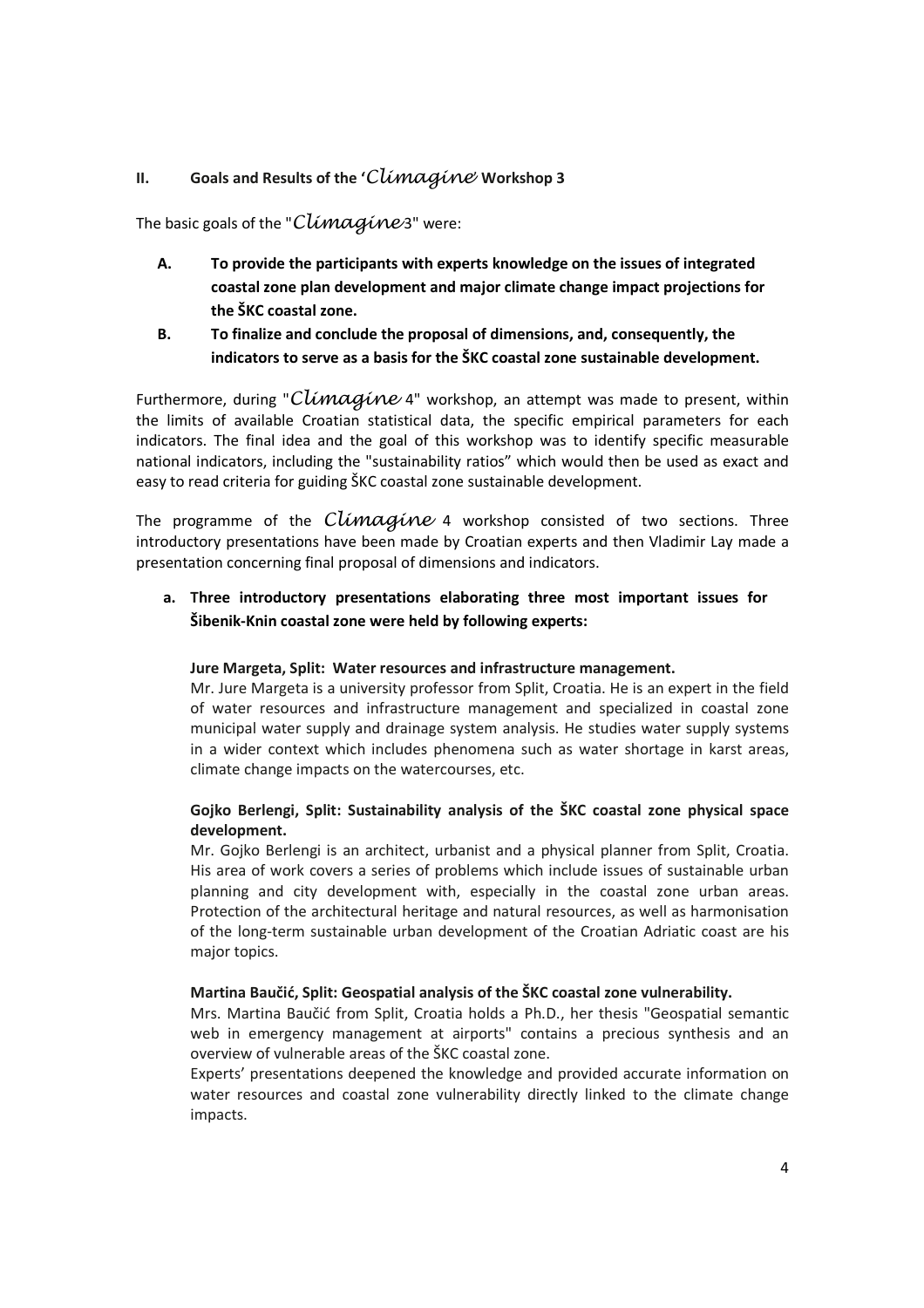The state of water resources and infrastructure is associated to one of the three hazards already observed in ŠKC at the end of August - the escalating water shortage caused by the growth of the tourism industry. $1$ 

The presentation of ŠKC coastal zone vulnerability was particularly innovative and informative. The vulnerability originates from: (i) Gradual and slow sea level rising (3 mm annually, soon this could escalate) and (ii) thunderstorms, high tides, waves and possible smaller tornadoes. Correlation between these hazards and the coastal profile, elevation and physical characteristics has been calculated and analysed.



**Table 1 Total coastal vulnerability** 

Source: Martina Baučić, Split : Geospatial analysis of the ŠKC coastal zone vulnerability

In the low-lying coastal areas, especially the inhabited areas such as parts of the city of Šibenik (for example Dolac) or Vodice significant problems can be expected and adaptation measures attuned to the severity of anticipated change are needed. The low-lying island of Krapanj located in vicinity of the coast presents a separate problem.

Sizeable part of the coast, according to this analysis, belongs to the "highly vulnerable" category, and its vulnerability partially originates from climate change and its impacts. This includes some parts of the Šibenik city bay, Tribun-Vodice-Smirna Riviera, the Prvić Šepurine and Murter islands, and Zablaće peninsula.

In addition, attention should be paid to a series of locations where flooding of urban waterfronts was recorded. Both the intensity and the frequency of such flooding will probably escalate due to climate change, rising sea-levels, storms and high tides.

The expert Martina Baučić concluded her lecture with the following key takeaways:

<sup>&</sup>lt;u>.</u> <sup>1</sup> See the "Climagine Croatia" Final report recommendation on CCAP (Climate Changes August Peak).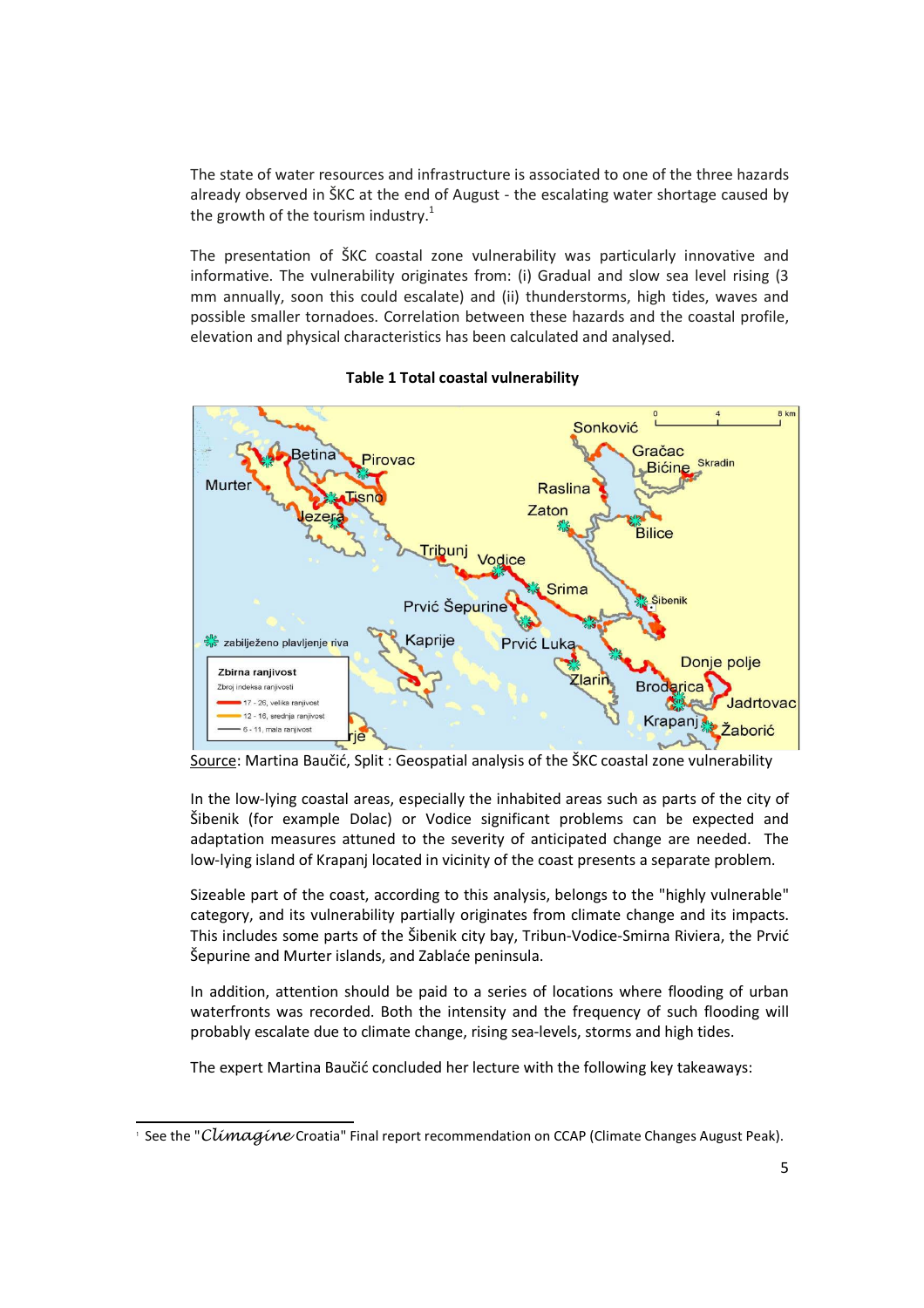- $\triangleright$  The predominantly rocky and steep coast will mitigate the climate change impacts (rising sea-level and increased storm frequency and intensity);
- $\triangleright$  rocky, outer, uninhabited island shores will be exposed to high waves;
- $\triangleright$  "Šćige" (sudden sea-level rising) occurring in bay areas will present a danger to populated coastal areas and urban waterfronts;
- $\triangleright$  as much as 47% of the coast is occupied or will become occupied by residential buildings and economic facilities which increases the coastal vulnerability level significantly;
- $\triangleright$  the large number of historical venues, also raises the coastal zone vulnerability.

The analysis of coastal spatial processes revealed an increasing concentration of buildings, with growing density, decline of green areas and aesthetic pollution. Significant number of residential buildings in the coastal zone is used for secondary residence only, meaning that their owners are not residing there permanently. This is linked to serious problems in economic reproduction of coastal municipalities and their infrastructure, since it is calibrated to fit the needs of the peak summer season when the number of tourists drastically exceeds the number of permanent residents.

Information, analysis and knowledge provided by experts in this part of the workshop presented a fruitful introduction to the discussion about dimensions and indicators which occurred in the second part of the workshop.

# **b.** Vladimir Lay presented the final proposal of the "Climagine" dimensions and **process indicators<sup>2</sup> .**

The presentation held by Vladimir Lay referred to the general topic of the ŠKC coastal area in climate change context and the applicable set of dimensions and indicators. The basic characteristics of progressive upcoming challenges for ŠKC were presented.

Ideally, in the future, the ŠKC should become a resilient (to various negative impacts, including the climate change), productive, diverse, unique, attractive and healthy coastal zone. Having in mind the ongoing processes described by the experts, is it possible to imagine the ŠKC coastal zone that fits this description in twenty years' time, by 2035? What should we do today and each following year to allow this to happen?

In the years to come, the ŠKC coastal zone will face a series of climate and ecological challenges. The following phenomena can be expected on shore. First of all, the number of days with no rain will increase, as well as the quantity of flush flood waters from the inland. Then, low-laying urban waterfronts will continue to be flooded increasingly, and the sea-level rising will accelerate. Finally, the number and intensity of storms on coastline and on land will grow.

<sup>&</sup>lt;u>.</u> The list was based on the initially proposed set of dimensions and indicators presented at "Climagine 2" in the autumn of 2013.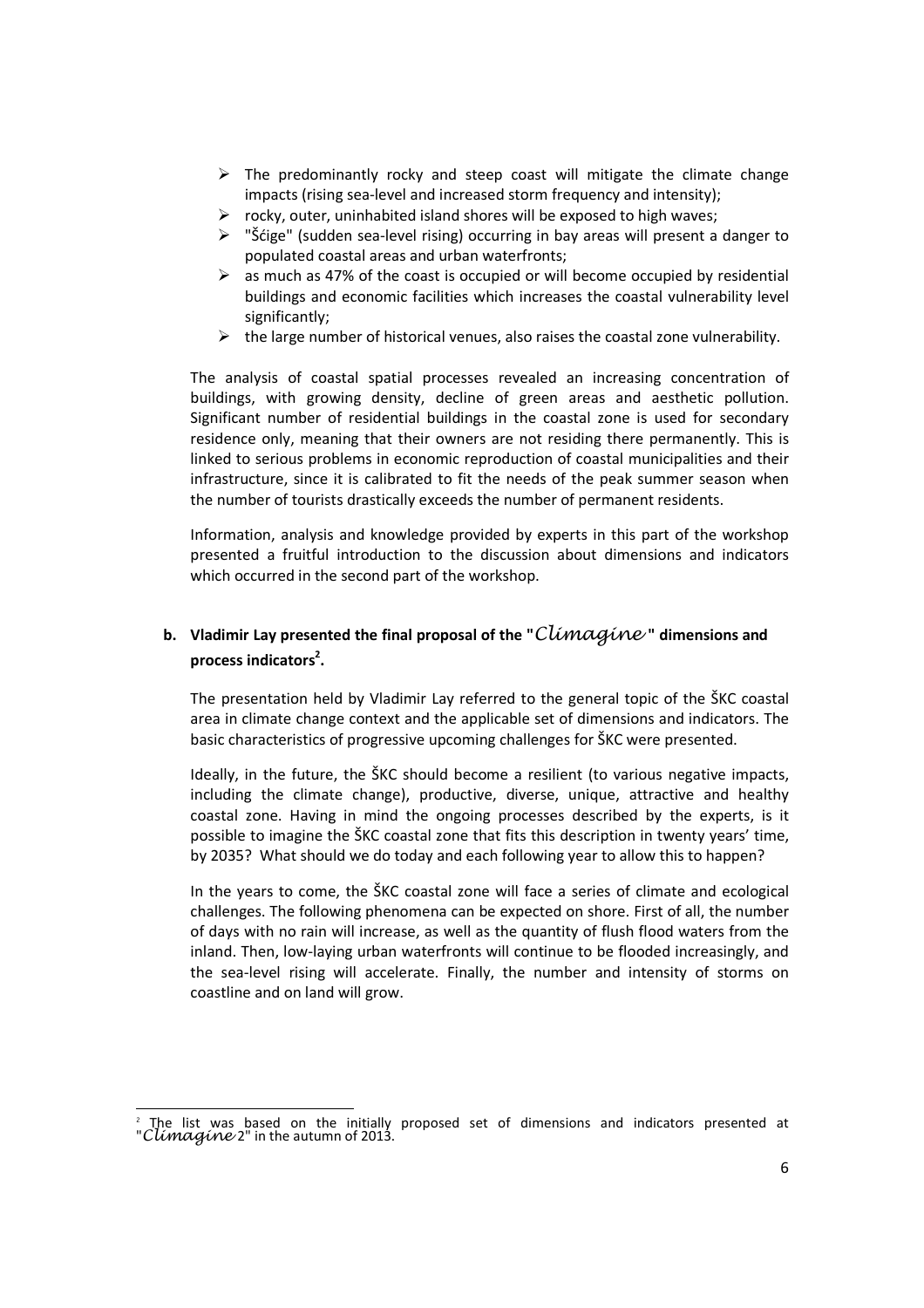The following dimensions and indicators were presented to the participants and discussed:

| <b>Dimension</b> | <b>Indicator</b>                                                                       |
|------------------|----------------------------------------------------------------------------------------|
| Physical         | Apartments for residence ratio in the total No. of app. in CZ (%)                      |
| space            | Population density in the CZ compared to the density outside of the CZ                 |
|                  | Ratio of employed in the entire working population in CZ and outside                   |
|                  | CZ                                                                                     |
| People           | High school, grammar school and higher education graduates in 15+                      |
|                  | population in CZ/outside CZ                                                            |
| Water            | Average annual consumption of water resources (%)                                      |
|                  | Average consumption of water resources in August (%)                                   |
| Sea              | Average connection to waste water treatment facilities (%)                             |
| Energy           | Average renewable energy in total energy consumption in $\text{S} \text{K} \text{C}^1$ |
| Waste            | Kilogramme per resident in ŠKC <sup>2</sup>                                            |
| Soil             | Irrigated agriculture land (ha)                                                        |
| <b>Fires</b>     | Annual fire site area size (ha)                                                        |
| Biodiversity     | Protected area ratio in relation to total in CZ/outside CZ <sup>3</sup>                |

During the period before the Climagine 4 workshop in April 2015, this list of indicators was verified according to the relevant available statistical data in Croatia for two time periods (2001 and 2011), or another respective year.

For a certain number of indicators no baseline data could be found and they were excluded from the process, however the majority of indicators were applicable. Specific quantitative parameters have been identified, for the purposes of our analysis and creation of measurable indicators and criteria for monitoring the local sustainable development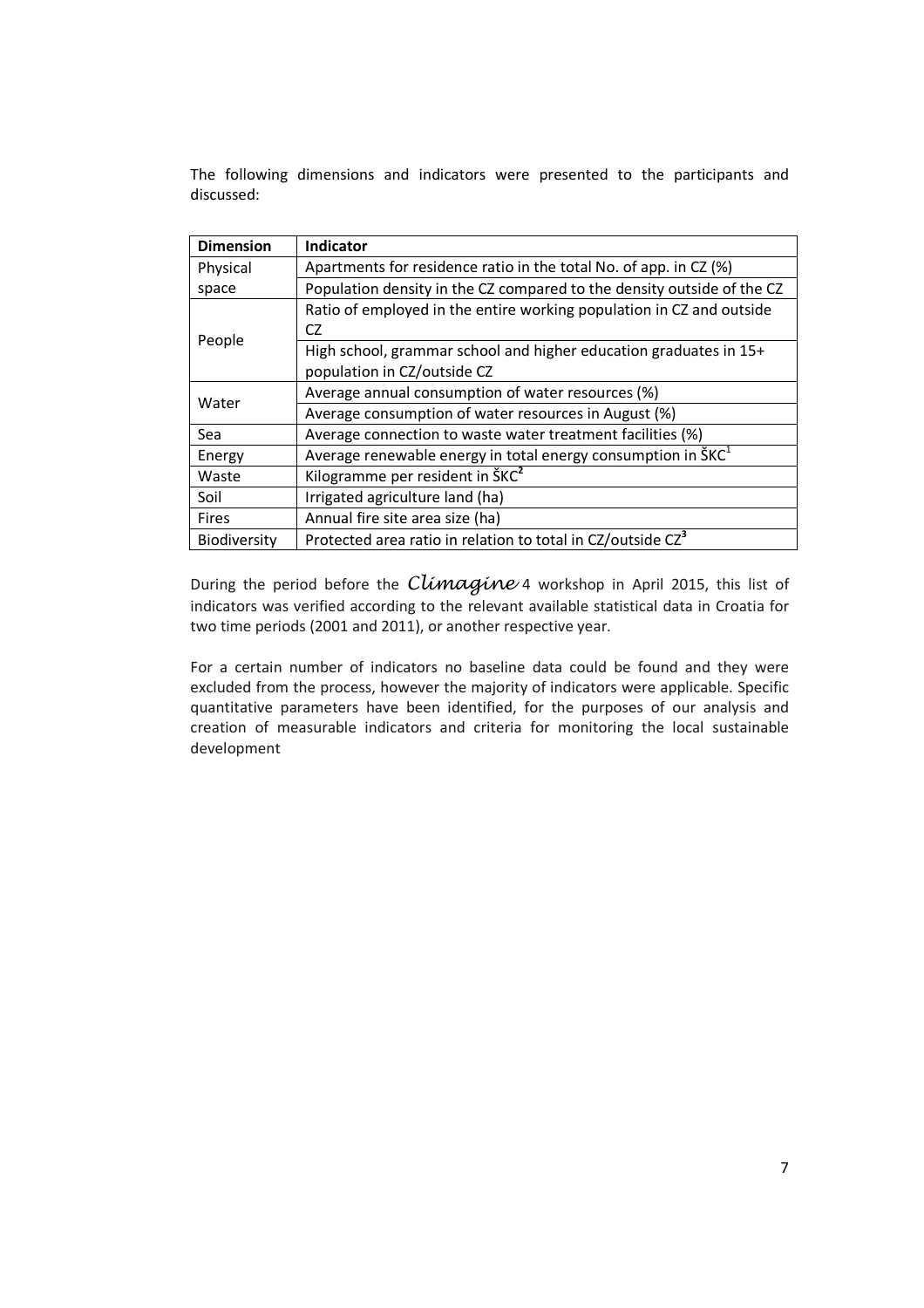# **III. Conclusion**

The  $Climaqine$  3 workshop held in June, 2014 was rich in educational content and created a knowledge basis for finalization of the process which occurred ten months afterwards (during the Climagine 4 workshop held in April 2015).

The work done during the  $Climaqine$  process was constantly closely linked to the entire set of activities related to the drafting of the ŠKC integrated coastal zone management plan. Many topics and activities of the  $Climaqine$  project were, more or less, closely related to the topics and activities of the Plan and were a constant and important, but still, only an ancillary part of the drafting process, led by the timing of the Plan development.

This caused delays in the "Climagine project" implementation, along with the fact that several extensions in the drafting process of the ŠKC integrated coastal zone management plan occurred. At the Climagine 4 workshop that was held on April 21th, 2015, the Final Draft of the Plan was presented. The PAP/RAC from Split - creators of the Plan, aims to finish it by the end of 2015.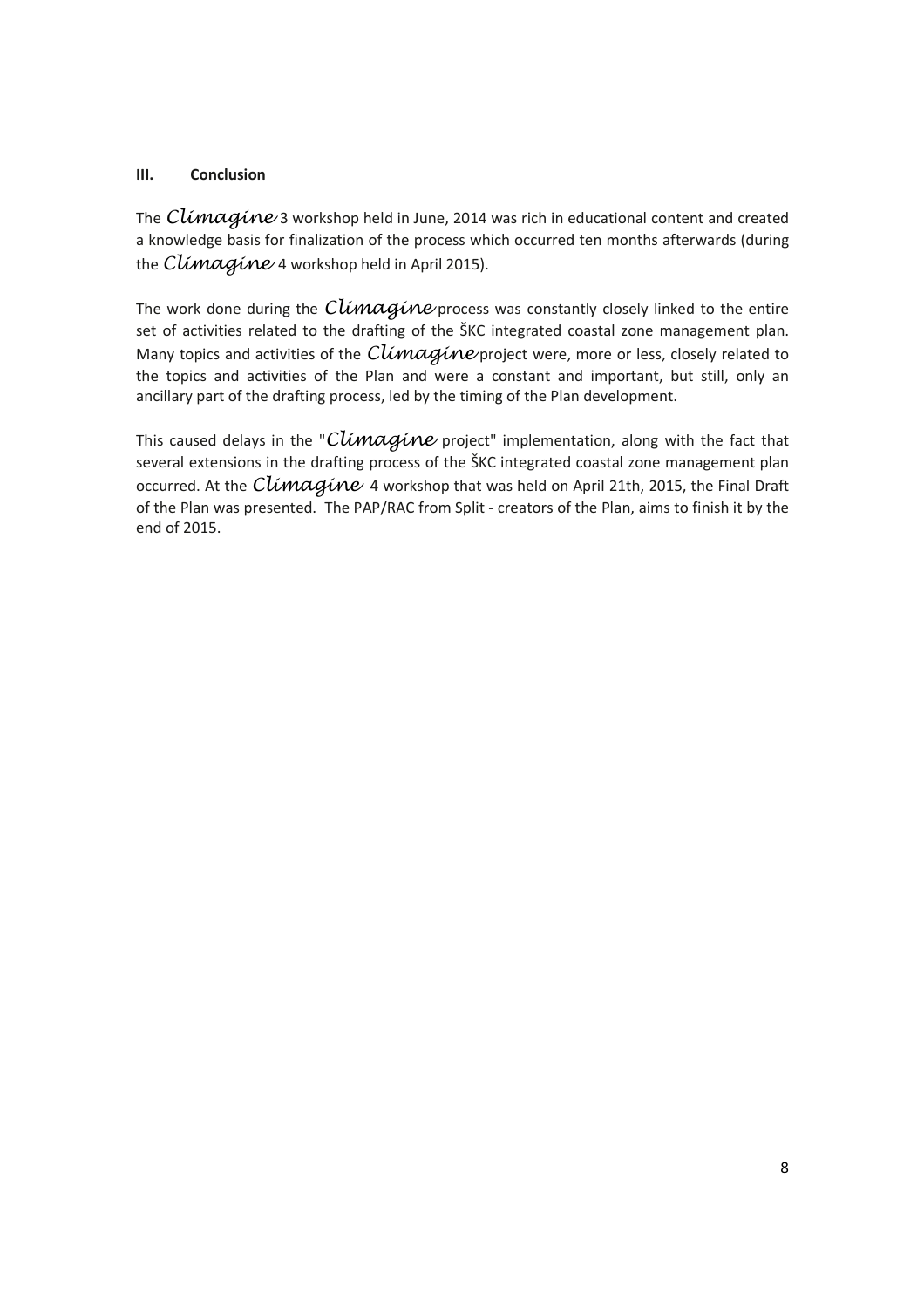#### **IV. Annex**

#### **a. Agenda**



Integracija klimatske varijabilnosti i promjena u obalne planove i nacionalne obalne strategije

# Obalni plan Šibensko-kninske županije

s posebnim naglaskom na klimatsku varijabilnost i promjene

# Climagine 3

#### 9. lipnja 2014 Gradska vijećnica, Šibenik<sup>1</sup>

#### PROGRAM

| $09:00 - 09:30$ | Registracija učesnika                                                |
|-----------------|----------------------------------------------------------------------|
| 09:30 - 09:40   | Otvaranje radionice i pozdravni govor (Šibensko-kninska županija)    |
|                 | Pozdravni govor (Plavi Plan, g. Antoine Lafitte, g. Vladimir Lay)    |
|                 | Obalni Plan ŠKŽ: Nalazi dijagnostičke analize                        |
| $09:40 - 10:00$ | Upravljanje vodnim resursima i infrastrukturom (g. Jure Margeta)     |
| $10:00 - 10:20$ | Analiza održivosti prostornog razvoja obale ŠKŽ (g. Gojko Berlengi)  |
| 10: 20 - 10:40  | Geoprostorna analiza ranjivosti obale ŠKŽ (gđa. Martina Baučić)      |
| $10:40 - 11:00$ | Diskusija                                                            |
| $11:00 - 11:15$ | Pauza za kavu                                                        |
| $11:15 - 11:35$ | Konačni prijedlog matrice "Climagine" indikatora (g. Vladimir Lay)   |
| $11:35 - 11:50$ | Diskusija                                                            |
| 11:50 - 13:30   | Indikatori - prošlost, sadašnjost                                    |
| 13:30 - 14:30   | Pauza za ručak <sup>2</sup>                                          |
| 14:30 - 17:30   | Nastavak - Climagine - kratkoročne i dugoročne strategije prilagodbe |
|                 | klimatskim promjenama za održivi razvoj obalnog područja ŠKŽ.        |

 $^{1}$ Za učesnike koji dolaze iz Splita bit će organiziran autobus s polaskom u 7.30 s autobusne stanice u Sukoišanskoj. zu deesniet koji dolaze iz spinal bit će organizman detobas s polaskom a 7.50 s d<br><sup>2</sup> Učesnici su pozvani na ručak koji će biti poslužen u restoranu Gradske vijećnice

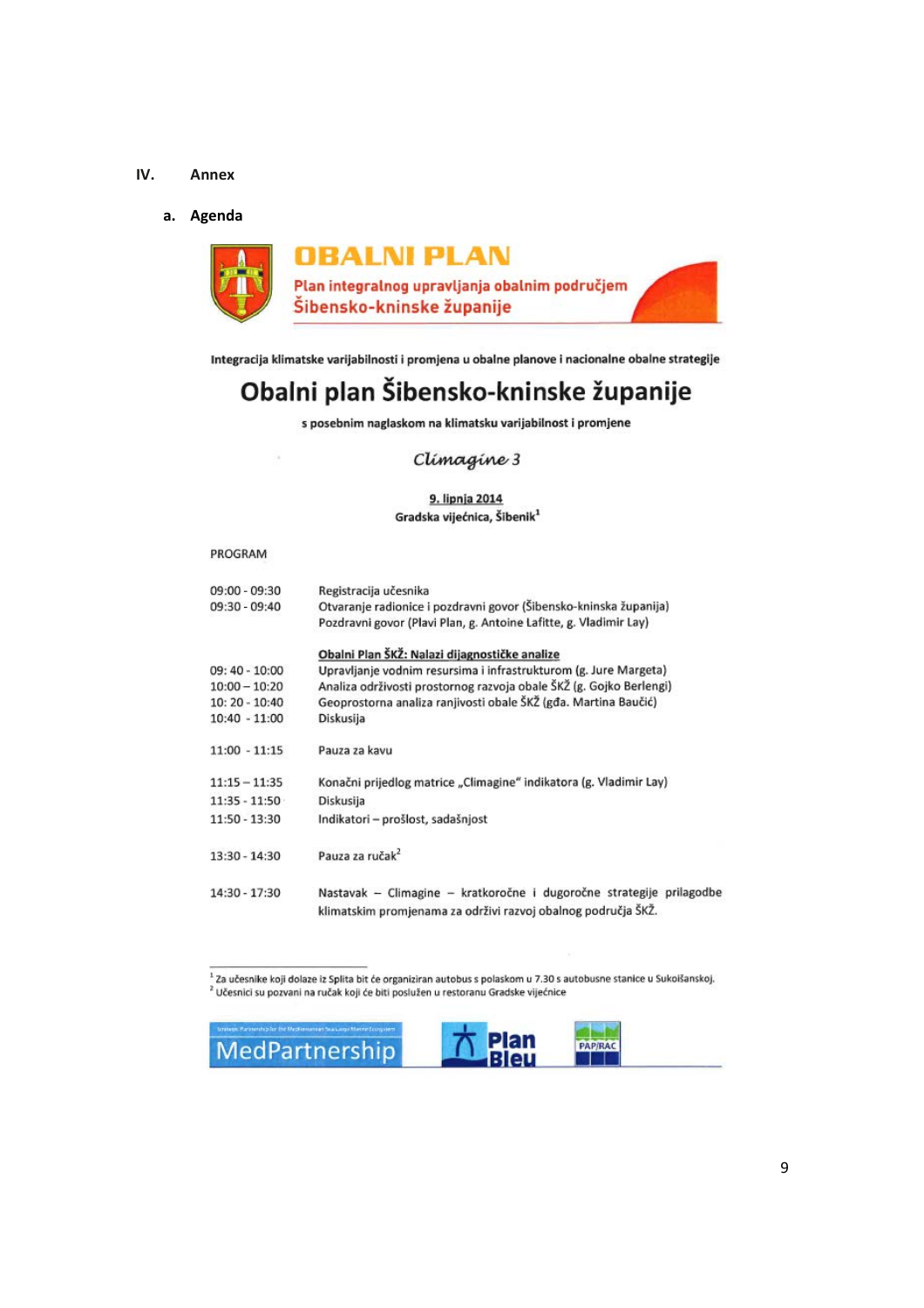## **b. List of participants**

#### **1.gđa. Anita Babačić Ajduk**

Ravnatelj, JU za upravljanje zaštićenim prirodnim područjima i drugim zaštićenim prirodnim vrijednostima na području Šibensko-kninske županije Prilaz tvornici 39 22 000 Šibenik Tel: 022 218462 / Faks: 022 218331 E-mail: ababacic@zpv-sibenik.hr

#### **2.gđa Enea Bajlo**

Javna ustanova Zavod za prostorno uređenje Zadarske županije Braće Vranjanin 11 23000 Zadar Tel: 023 254900 / Faks: 023 251880 E-mail: zuz@zd.t-com.hr

# **3.gđa Martina Baučić**

Sveučilište u Splitu Fakultet građevinarstva, arhitekture i geodezije Matice Hrvatske 15 21000 Split Tel. 021 303 364 / Faks. 021 465 117 e-mail: mbaucic@gradst.hr

#### **4.g. Gojko Berlengi**

Dubrovačka 17 21000 Split Tel: 021 549098 E-mail: gojko.berlengi@gmail.com

#### **5.gđa Ela Bračić**

Upravni odjel za zaštitu okoliša i komunalne poslove Šibensko-kninska županija - Trg Pavla Šubića I. br. 2 22000 Šibenik Tel: 022 460747 E-mail: ela.bracic@sibensko-kninska-zupanija.hr

# **6.g. Matija Bumbak**

Pročelnik Grad Šibenik Upravni odjel za gospodarstvo,poduzetništvo i razvoj Trg palih branitelja Domovinskog rata I 22000 Šibenik Tel: 022 431 035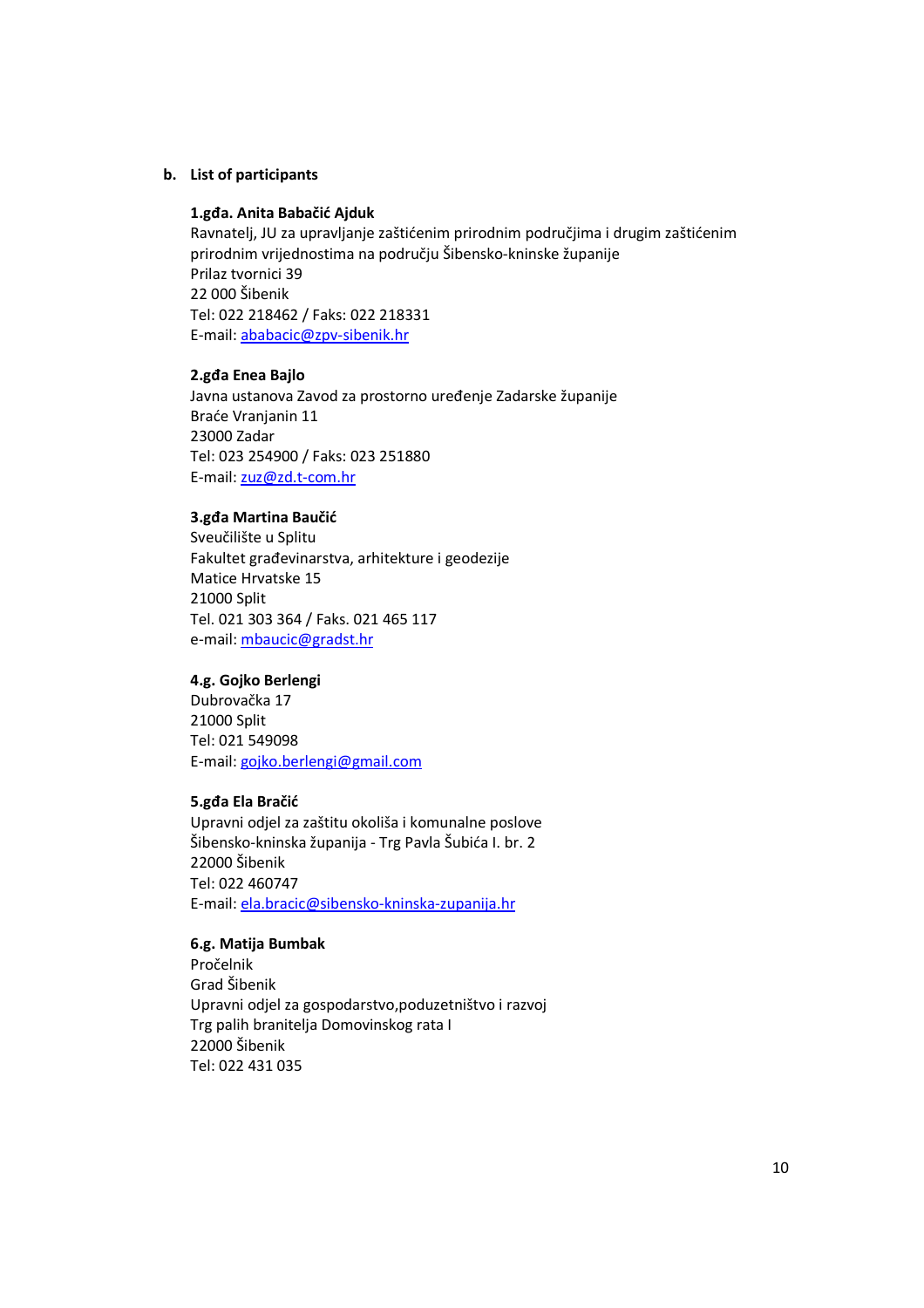## **7.g. Mirjana Cukrov**

Ministarstvo zaštite okoliša i prirode Uprava za inspekcijske poslove Ured u Šibeniku S. Radića 28 22000 Šibenik Tel: 022 213445 E-mail: marijana.cukrov@mzoip.hr

#### **8.g. Neven Cukrov**

Znanstveni suradnik Zavod za istraživanje mora i okoliša Laboratorij za fizičku kemiju tragova Institut Ruđer Bošković Martinska bb 22000 Šibenik E-mail: ncukrov@irb.hr

# **9.g. Marko Čule**

Javna ustanova Zavod za prostorno uređenje Šibensko-kninske županije Vladimira Nazora 14 22000 Šibenik Tel: 022 217255 Fax: 022 217256 E-mail: zavod-za-prostorno-uredjenje@si.t-com.hr

# **10.g. Željko Dulibić**

Ravnatelj Lučka Uprava Šibensko-kninske županije Draga 14 22000 Šibenik Tel: 022 219852 Faks: 022 219863 E-mail : info@cpa-sibenik-knin.hr / menager@cpa-sibenik-knin.hr

#### **11.gđa Danijela Erceg**

Voditeljica odjela za preventivne i planske poslove Područni ured za zaštitu i spašavanje Šibenik Velimira Škorpika 5 22000 Šibenik Tel: 022 347425 E-mail: sibenik112@duzs.hr

**12.gđa. Veronique Evers**  PAP/RAC Kraj Sv. Ivana 11 21000 Split Tel: 021 340478 E-mail: veronique.evers@paprac.org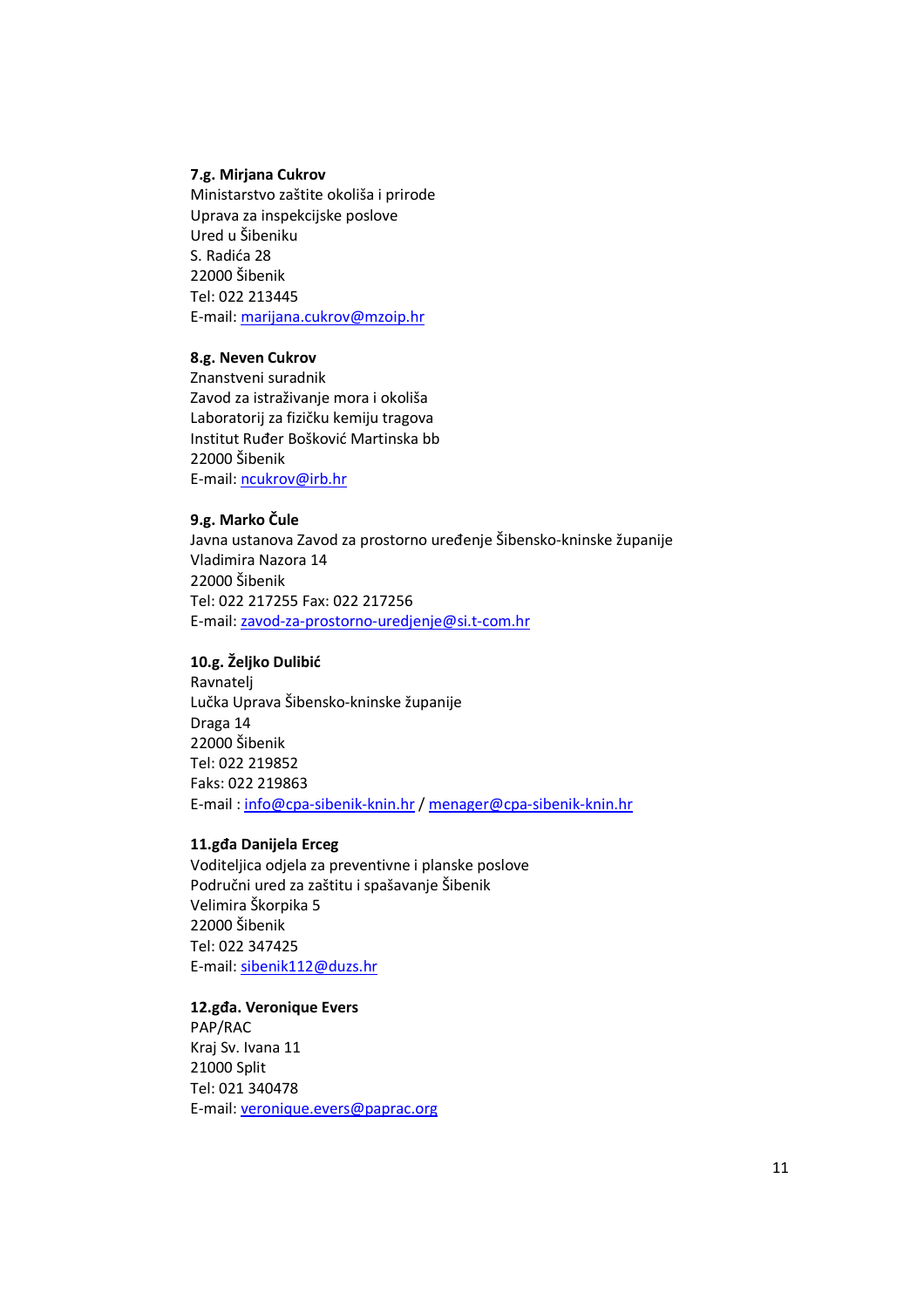# **13.g. Stjepan Gverić**

Javna ustanova Zavod za prostorno uređenje Zadarske županije Braće Vranjanin 11 23000 Zadar Tel: 023 254900 / Faks: 023 251880 E-mail: zuz@zd.t-com.hr

# **14.gđa. Lada Jakelić**

Voditelj operativnih poslova PAP/RAC Kraj Sv. Ivana 11 21000 Split Tel: 021-340472 / Faks: 021-340490 E-mail: lada.jakelic@ppa.t-com.hr

# **15.g. Milovan Kević**

Pročelnik, Državni Ured za Zaštitu i Spašavanje - Područni ured za zaštitu i spašavanje Šibenik Velimira Škorpika 5 22000 Šibenik Tel: 022 347240 / Faks: 022 347244 E-mail: sibenik112@duzs.hr

# **16.Gđa Nives Kozulić**

Ravnateljica Zavod za prostorno uređenje Zadarske županije Braće Vranjanin 11 23000 Zadar Tel: 023 254 900 / Fax: 023 257 800 E-mail: zuz@zd.t-com.hr

# **17.gđa Živana Lambaša Belak**

Viša savjetnica za zaštitu okoliša Upravni odjel za zaštitu okoliša i komunalne poslove Šibensko-kninska županija Trg Pavla Šubića I. br. 2 22000 Šibenik Tel: 022 460745 / Fax: 022 460754 E-mail: zivana.lambasa.belak@sibensko-kninska-zupanija.hr

# **18.g. Vladimir Lay**

Ekspert Plavog Plana Travanjska 19 10000 Zagreb Tel: 01 3872872 E-mail: lay.vladimir@gmail.com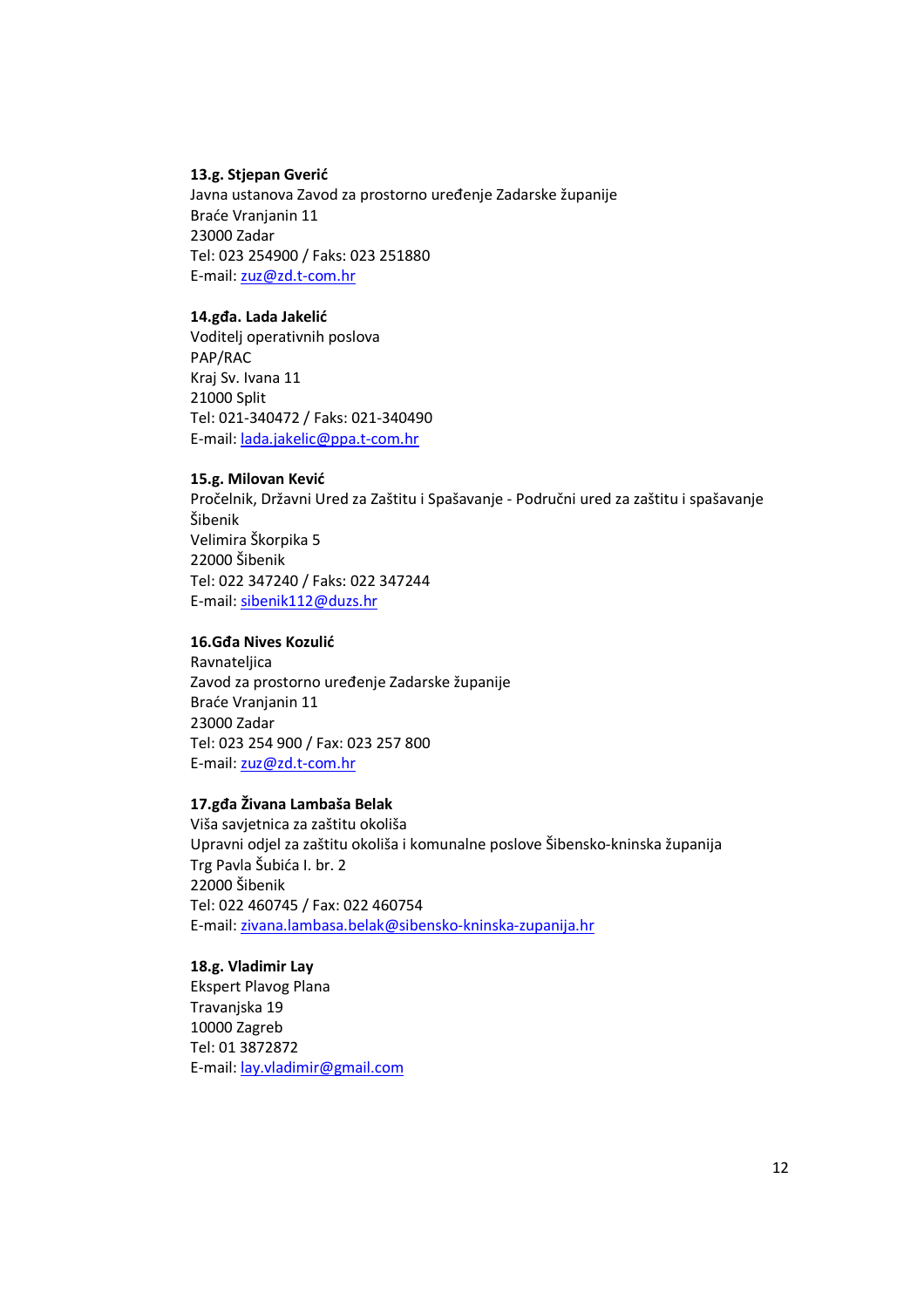#### **19.Gđa Ana Lokas Bataljko**

Zavod za Javno Zdravstvo Šibensko-Kninske županije, Služba za ekologiju Put Groblia 6. 22000 Šibenik, E-mail: ana.lokas@zzjz-sibenik.hr

# **20.g. Damir Lučev**

Javna ustanova za prostorno uređenje Šibensko-kninske županije Vladimira Nazora 14 22000 Šibenik Tel: 022 217255 / Faks: 022 217256 E-mail: zavod-za-prostorno-uređenje@si.htnet.hr

# **21.g. Jure Margeta**

Pročelnik katedre za gospodarenje vodama i zaštitu voda Fakultet građevinarstva arhitekture i geodezije Matice hrvatske 15 21000 Split Tel: 021 303356 E-mail: margeta@gradst.hr

# **22.gđa Sanja Slavica Matešić**

Pročelnica Šibensko-kninska županija Upravni odjel za zaštitu okoliša i komunalne poslove Tel: 022 460748 / Faks: 022 460754 E-mail: okolis.komunalno@skz.hr

#### **23.gđa. Tihana Matota**

Ministarstvo graditeljstva i prostornog uređenja Ulica Republike Austrije 20 10000 Zagreb Tel: 01 3782454 E-mail: Tihana.Matota@mgipu.hr

# **24.gđa. Branka Martinović Vuković**

Voditeljica Odsjeka za zaštitu okoliša i zaštitu prirode Upravni odjel za prostorno uređenje, gradnju i zaštitu okoliša Dubrovačko-neretvanske županije Tel: 020 414445 / Faks: 022 311659 E-mail: branka.martinovic-vukovic@dubrovnik-neretva.hr

# **25.g. Goran Pauk**

Šibensko-Kninska Županija Župan Trg Pavla Šubića I br. 2 22000 Šibenik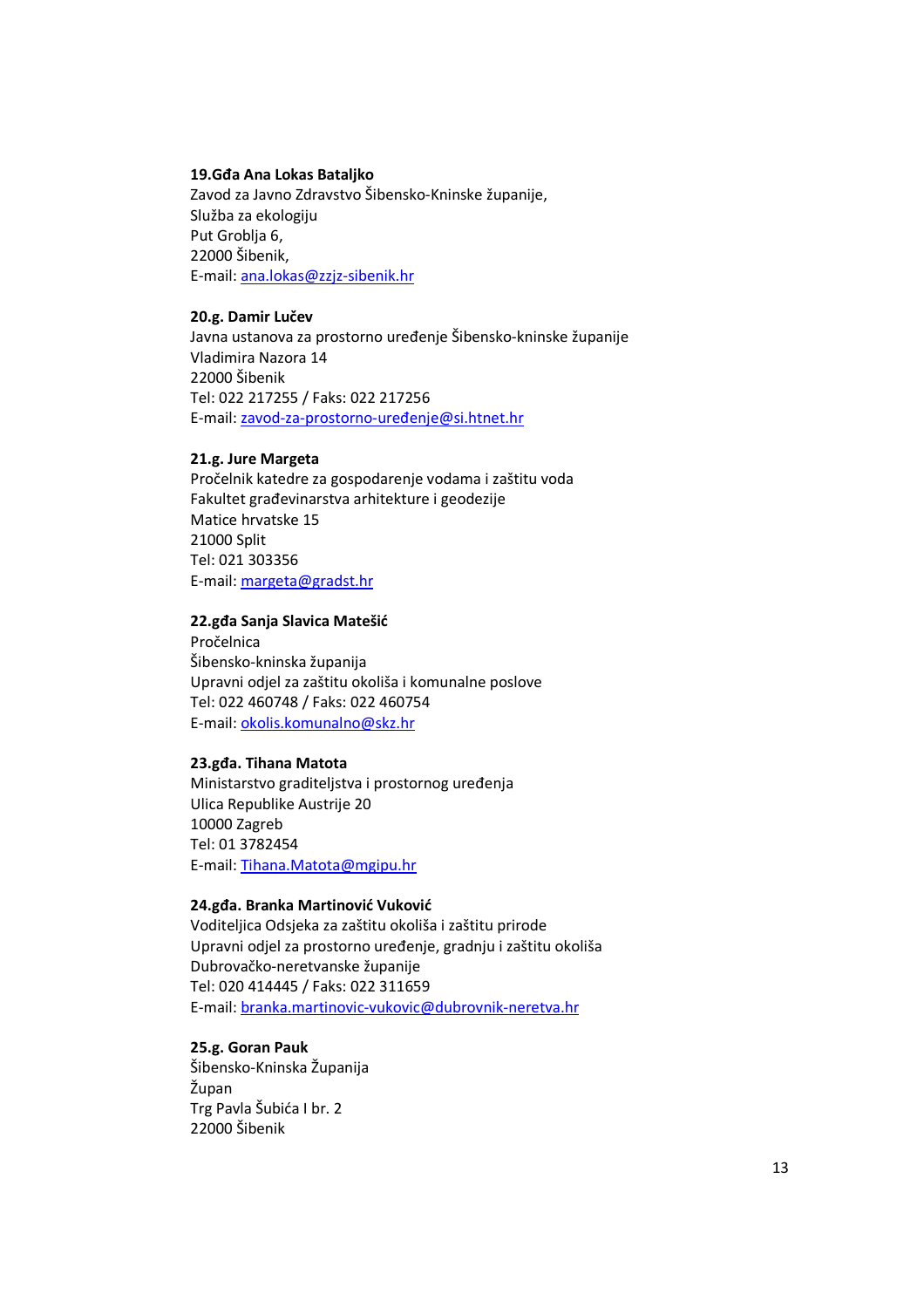#### e-mail: zupan@sibensko-kninska-zupanija.hr

# **26.g. Sylvain Petit**

PAP/RAC Kraj Sv. Ivana 11 21000 Split Tel: 021 340474 / Faks: 02 340490 E-mail: sylvain.petit@paprac.org **27.g. Vedran Petrov** 

Direktor Plimica d.o.o. Split M. Krleže 22 21000 Split Tel: 021 474819 E-mail: petrov.vedran@gmail.com

#### **28.gđa. Tanja Radić Lakoš**

Veleučilište u Šibeniku Trg Andrije Hebranga 11 22000 Šibenik Tel: 022 311060 / Faks: 022 216716 **29.g. Ivan Radić**  Viši stručni savjetnik Ministarstvo zaštite okoliša i prirode Ulica Republike Austrije 14 10000 Zagreb Tel: 01 4717242 E-mail: ivan.radic@mzoip.hr

# **30.gđa Nevena Rosan**

Zavod Za Prostorno Uređenje Zadarske Županije Braće Vranjanin 11, 23000 Zadar Tel: 023/254-909 / Fax: 023/251-880

#### **31.gđa Madlena Roša Dulibić**

Pročelnica Upravnog odjela za prostorno planiranje i zaštitu okoliša Grad Šibenik - Trg palih branitelja Domovinskog rata 1 22000 Šibenik Tel: 022 431067 / Fax: 022 431068 E-mail: madlena.dulibic@sibenik.hr

# **32.gđa Marica Spahija**

Šibensko-Kninska Županija Upravni odjel za zdravsvo i socijalnu skrb Tel 022 460 761 E-mail: marica.spahija@skz.hr